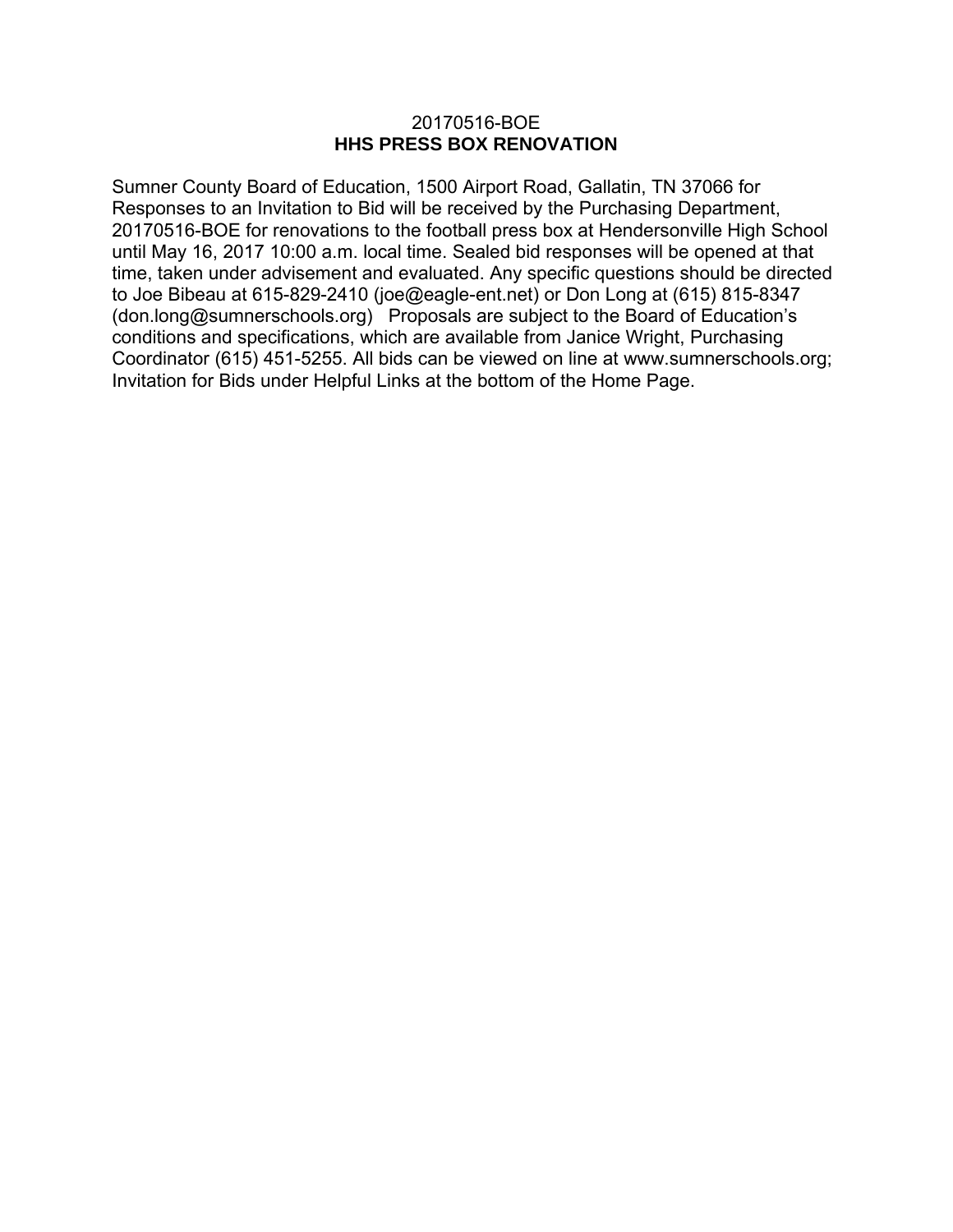# **BID FORM for Hendersonville High School Stadium Announcer & Press Box Renovation 123 Cherokee Road Hendersonville, Tennessee, 37075-3701**

**Owner's Representative: Sumner County Board of Education, Don Long, Sr. Project Manager 615-815-8347 Project Manager: Eagle Enterprises of TN LLC, Joseph C, Bibeau, Owner 615-829-2410**

| <b>Contractor Name:</b>                                                            |
|------------------------------------------------------------------------------------|
| <b>Address:</b>                                                                    |
| Telephone:                                                                         |
| <b>E-mail Address:</b>                                                             |
| <b>Contractor License Number:</b>                                                  |
| <b>Workman's Compensation Policy #:</b>                                            |
| <b>Builder's Risk Insurance Policy #:</b>                                          |
| NOTE: Copies of guypert insurance policies must be previded prior to starting work |

**NOTE: Copies of current insurance policies must be provided prior to starting work.**

#### **IMPORTANT NOTE: In order to assure all bids are equitably compared, the Contractor must submit his proposal on this form.**

**LUMP SUM BID** shall include all material, labor, overhead, profit, permits, insurance, cleanup costs, etc. necessary to complete the job as specified herein  $\&$  as shown on the attached drawings. The LUMP SUM BID shall not include cost for items identified as WORK BY OTHERS.

**LUMP SUM BID:** Phase 1 \$ .00

**DRAWINGS INCLUDED**:

PHASE 1: (**Marked Up as Phase 1**) Elrod Engineering #500.00386 - Sheet S1 Elrod Engineering #500.00386 - Sheet S2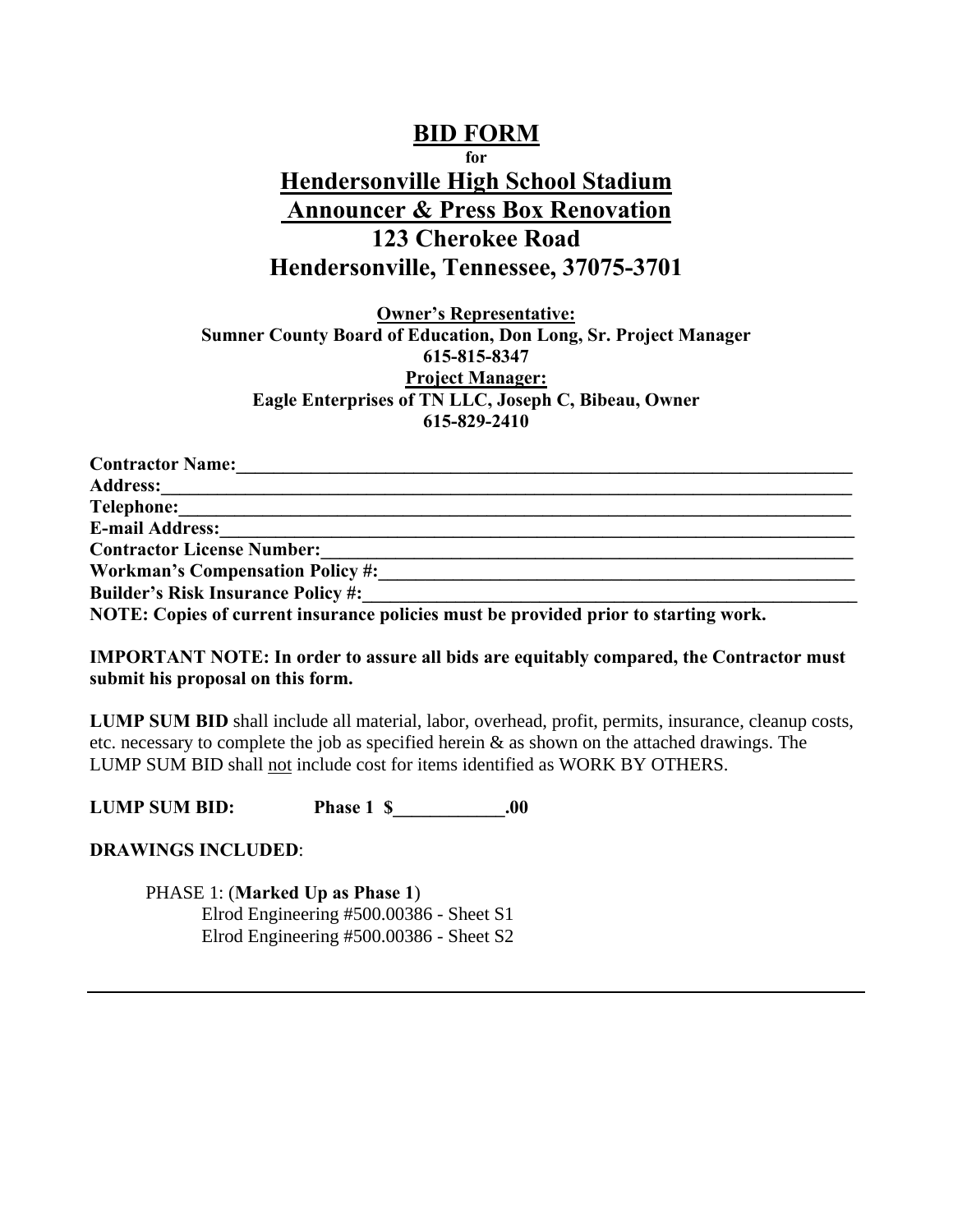# **Specification for Announcer & Press Box Renovation**

**GENERAL – All work must comply with all local, state, & national codes at no**  Installation of material shall be installed to the **material manufacturer's recommendations &/or specifications unless written deviation is obtained from the Project Manager**. **All work shall be completed in a professional and workmanlike manner.** 

All trade specific permits will be applied for and paid for by the Contractor. The Contractor will provide & pay for the Building Permit.

## **SPECIAL CONDITIONS:**

1) The Owner shall have the right to inspect all concealed work before it is covered (i.e., rebar, forming, insulation, foundation sealing, rough plumbing and wiring, etc.). If the Owner, or Project Manager, does not respond within 48 hours of written notification, the Contractor may proceed.

2) The Contractor shall specify all critical materials selection decision dates, if any, within 1 week after award of the contract. The completion date should not exceed August 1, 2017.

3) Payments will be made on a progressive monthly basis. Monthly invoices should include a breakdown of the invoice in % complete by subcontract & by major self-performed activity. Payments will not be made until all Lien Releases are received from subcontractors for payments previously paid. All pay applications shall be submitted to the Project Manager for review and certification. The Project Manager shall then submit to the Owner for payment processing. The Final Payment will not be released until the Owner receives lien releases for all work and all materials supplied by significant contractors & suppliers and a Notice of Completion has been filed with the local governing authority.

4) All materials and debris generated by this Contractor's construction activity shall be removed from the site by this Contractor

**WORK BY OTHERS:** Structural steel footings

### **WORK INCLUDED - PHASE 1:**

 Fabricate and install structural steel columns and main support beam as shown on Elrod Engineering Job #500.00386, sheet S1 & S2 as marked up for Phase 1. Provide non-shrink base plate grout as shown on drawings. Cut & temporarily roll back drip protection membrane at ceiling to install beam. Re-attach membrane to beam upon completion to maintain drip protection.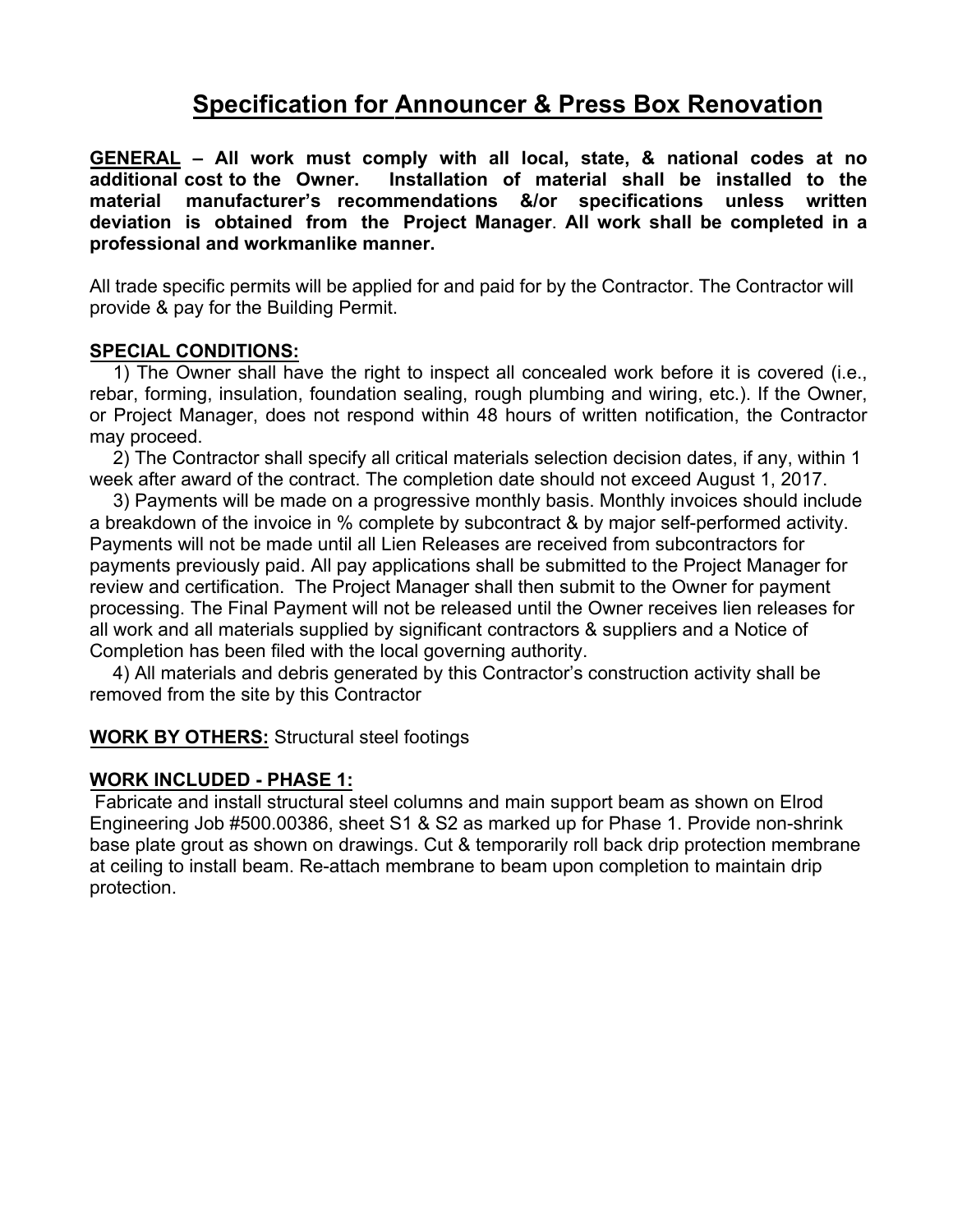#### **NOTICE TO RESPONDENTS**

Responses to an Invitation to Bid will be received by the Purchasing Coordinator in the SUPPORT SERVICE FACILITY CONFERENCE ROOM, Sumner County Board of Education, 1500 Airport Road Gallatin, TN 37066. They will be received until **2:00 P.M. Local Time Tuesday MAY 16, 2017** for **20170516-BOE Press Box** at which time the sealed bid responses will be opened, taken under advisement and evaluated. *BIDS WILL BE POSTED [ON www.sumnerschools.o](http://www.sumnerschools.org/)rg* 

-------------------------------------------------------------------------------------------------------------------------------

#### **GENERAL REQUIREMENTS AND CONDITIONS**

1. The Sumner County Board of Education reserves the right to accept or reject any and/or all responses in whole or in part, and to waive informalities therein.

2. Any responses received after the scheduled closing time for the receipt for responses will not be considered.

3. If a mistake is discovered after the responses are received, only the Sumner County Board of Education may allow the respondent to withdraw the entire response.

4. The Owner or Owner's designee shall approve partial payments, submitted as monthly payment applications, provided work completed is satisfactory. Terms will be net 30 days.

5. Payment will not be made until the said **Press Box Phase 1** has been inspected and approved as meeting all specifications by persons appointed by the Sumner County Board of Education for Partial and Final Payments.

6. Responses submitted must be in a sealed envelope and marked on the outside as follows:

#### **RESPONSE: HHS Press Box Phase One DEADLINE: May 16, 2017 2:00 P.M. LOCAL TIME**

7. Facsimile responses will not be considered.

8. If a successful bidder violates any terms of their bid, the contract, school board policy or any law they may be disqualified from bidding for a period of two years for minor violations or longer for major violations. Bids from disqualified bidders will not be accepted during the period of disqualification.

9. Prices quoted on the response (if any) are to be considered firm and binding for sixty (60) days.

10. No purchase or contract is authorized or valid until the issuance of a Board Purchase Order in accordance with Board Policy. No Board Employee is authorized to purchase equipment, supplies or services prior to the issuance of such a Purchase Order.

11. Any deviation from these stated terms, specifications and conditions must be coordinated with and approved in writing by the Purchasing Coordinator, Janice Wright (615) 451-5255.

12. **All bids that exceed \$25,000 must have the Company Name, License Number, Expiration Date thereof and License Classification of Contractor listed on outside of sealed envelope** as required by State of Tennessee Code Annotated 62-6-119.

13. The awarded bidder will be required to post a performance and payment bond in the amount of 25% of the contract price **if it exceeds \$100,000** as stated by State of Tennessee Code Annotated 12-4-201.

14. If the project cost in excess of \$25,000 a performance bond must be secured by the requesting party in an amount equal to the market improvement value.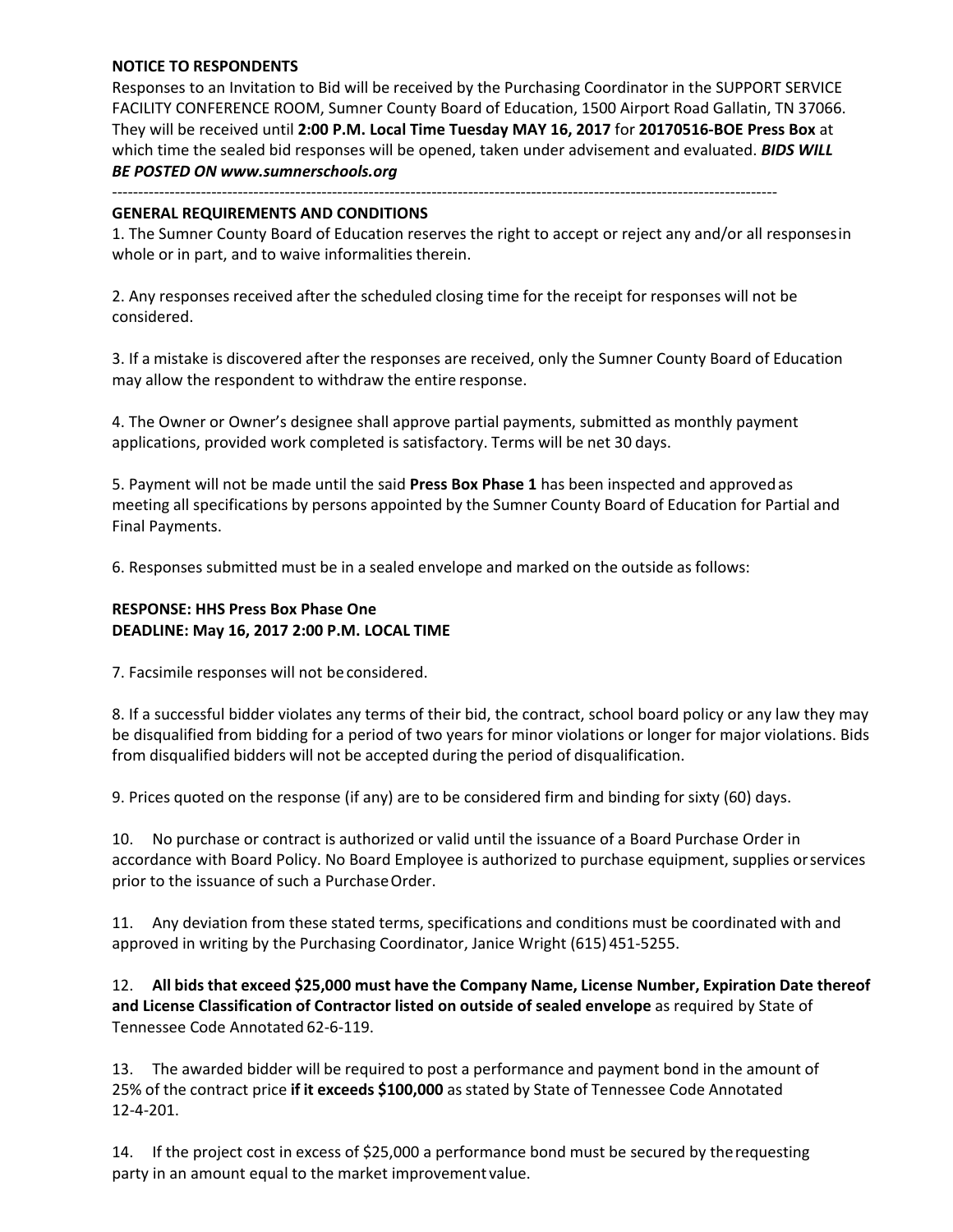# **Sumner County Schools Press Box Renovation**

#### **GENERAL SCOPE OF WORK**

**A.** Provide all equipment and materials, and do all work necessary structural improvements for future renovations the Football Press Box. The existing Press Box is located atop the home side bleachers of the football filed for Hendersonville High School, 123 Cherokee Road, Hendersonville TN 37075.

**B.** This project is being primarily funded through revenue provided by the Commando Football Parent Booster Club. This project is divided into two phases:

- Phase One is to provide the structural basis for the press box
- Phase Two is reserved for a future separate project for the construction of the press box.

#### **1.1 SUBMITTALS**

#### **A. Signed Bid Form**

#### **B. References**

Bidder shall submit references of no less than three previous clients, including full contact information, which shall be included with the bid.

#### **1.2 QUALITY ASSURANCE**

**A.** A one-year warranty backed by the selected bidder for materials and workmanship will be required. The warranty date shall begin upon a Notice of Substantial Completion being provided from the Owner to the selected Bidder.

**B.** All local codes will govern.

#### **1.3 PRE-BID MEETING**

**A.** A non-mandatory pre-bid meeting will be held on Thursday, March 30, 2017 at 2:00 P.M. local time at the football stadium of Hendersonville High School located at 123 Cherokee Road, Hendersonville TN 37075.

#### **1.4 PROJECT SCHEDULE**

- **A.** If an acceptable bid(s) is received, a recommendation will be made to the Sumner County Board of Education for approval at their May 16, 2017 regular meeting. If approved, a notice to proceed will be provided to the successful bidder upon the execution of AIA Document A101-2007 Standard Form Agreement Between Owner and Contractor document, any required bonds as specified herein, and Certificate of Liability Insurance are provided to the Owner.
- **B.** Project completion shall be on, or before, August 1, 2017. Liquidated damages in the amount of \$500 per day shall be assessed for every day past the project completion date not approved in writing by the owner.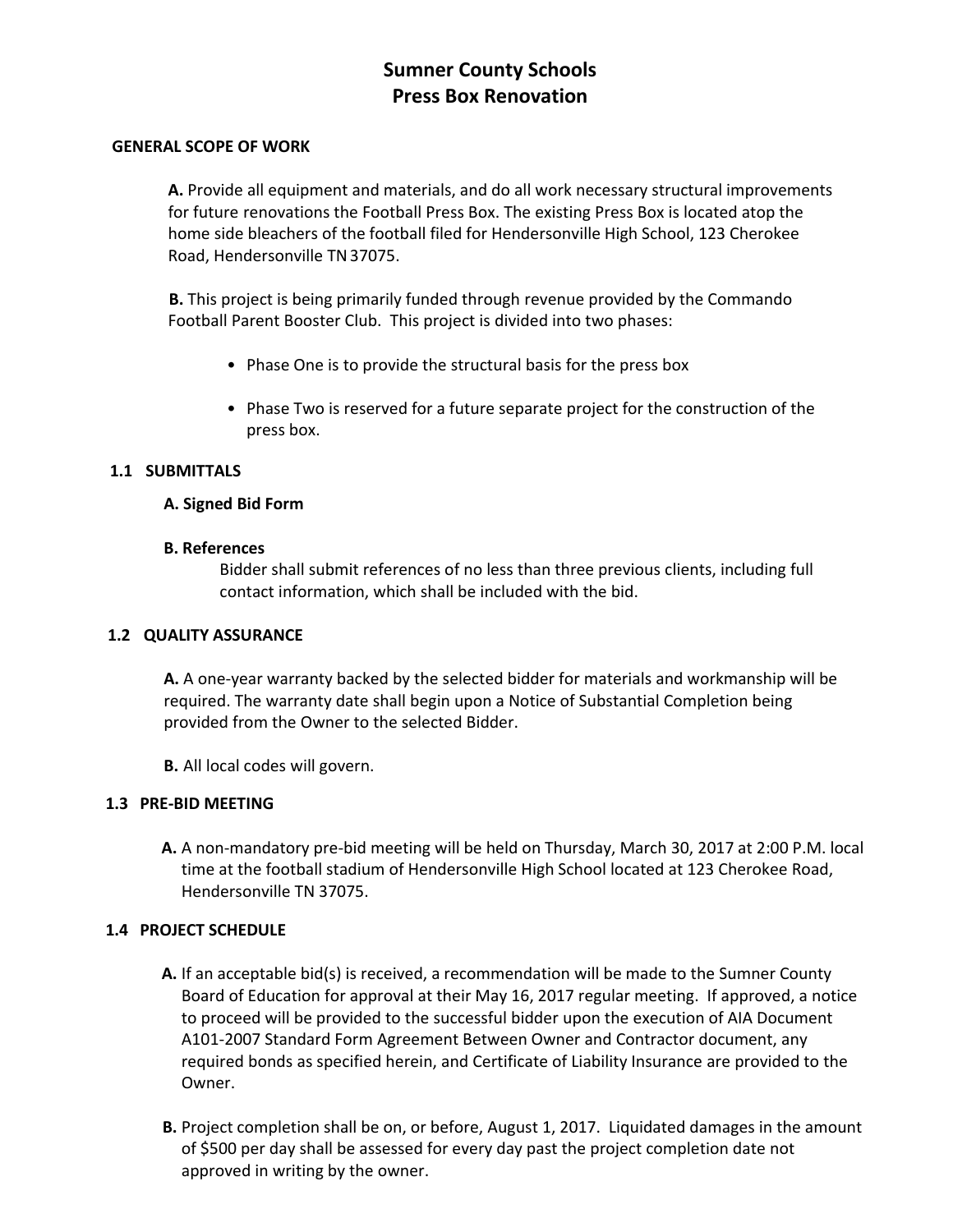